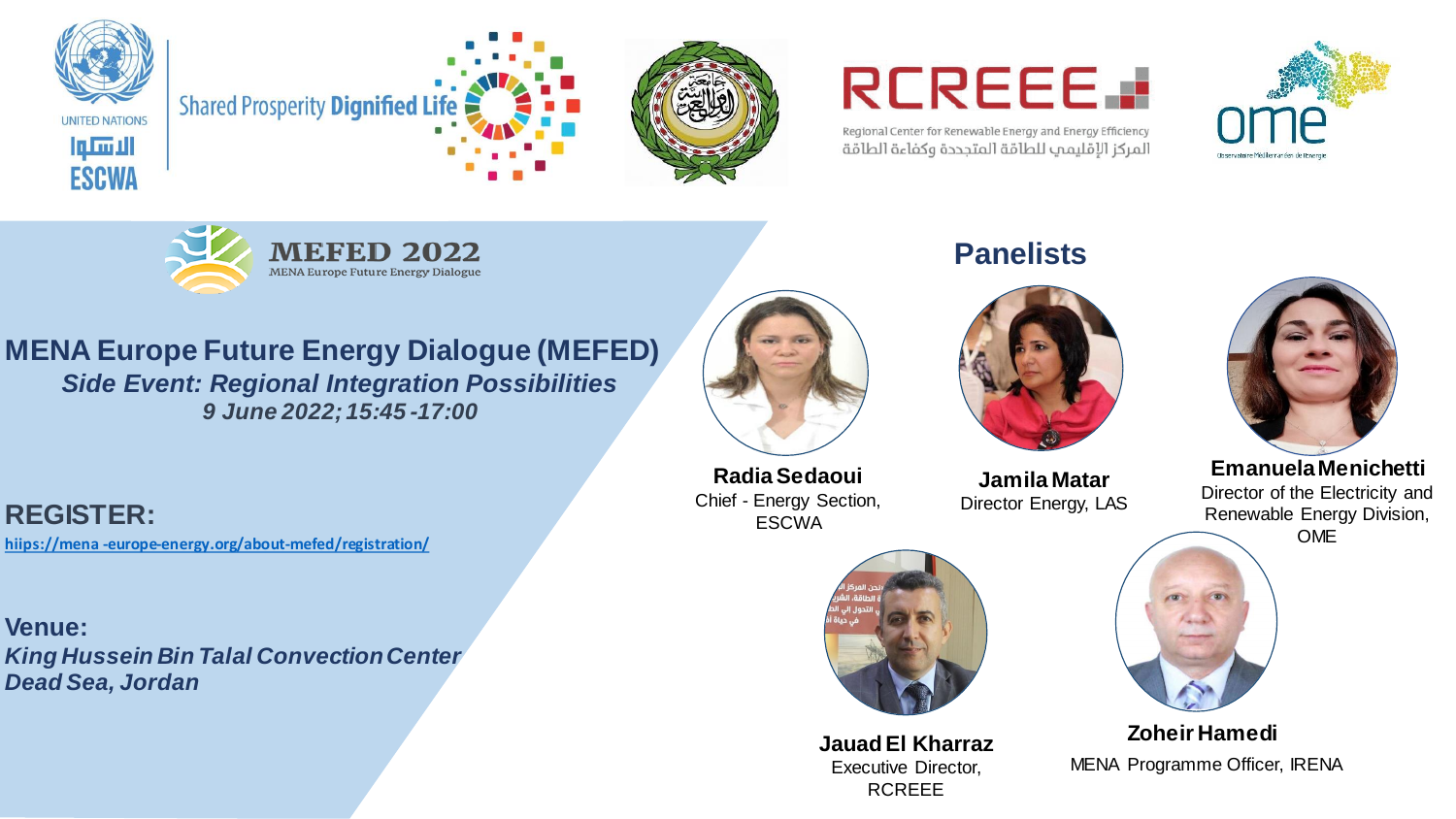![](_page_1_Picture_0.jpeg)

![](_page_1_Picture_1.jpeg)

![](_page_1_Picture_2.jpeg)

**REREEE.** 

![](_page_1_Picture_4.jpeg)

![](_page_1_Picture_5.jpeg)

**MENA Europe Future Energy Dialogue** 

**MENA Europe Future Energy Dialogue (MEFED)** *Side Event: Regional Integration Possibilities 9 June 2022; 15:45 -17:00*

The United Nations Economic and Social Commission for Western Asia (ESCWA) is organizing, along with the League of Arab States (LAS), the Regional Center for Renewable Energy and Energy Efficiency (RCREEE) and Observatoire Méditerranéen de l'Energie Mediterranean (OME), a sideevent on "**Regional Integration Possibilities"** within the framework of the MENA Europe Future Energy Dialogue.

The main objectives are:

- Provide insight into progress, challenges and emerging opportunities of SDG7
	- Accelerating the implementation of SDG7 and support of the Climate Actions.
- Sharing best practices and lessons learnt on existing synergies, collaborations, and initiatives
- Leveraging the extractive industries to position the Arab region as a regional and global leader in carbon neutrality
- Suggesting ideas for prioritising regional cooperation to support achievement of SDG7.
- Proposing priority actions to accelerate progress on SDG7 in medium- and long-term perspectives.

**Venue:**  *King Hussein Bin Talal Convection Center Dead Sea, Jordan*